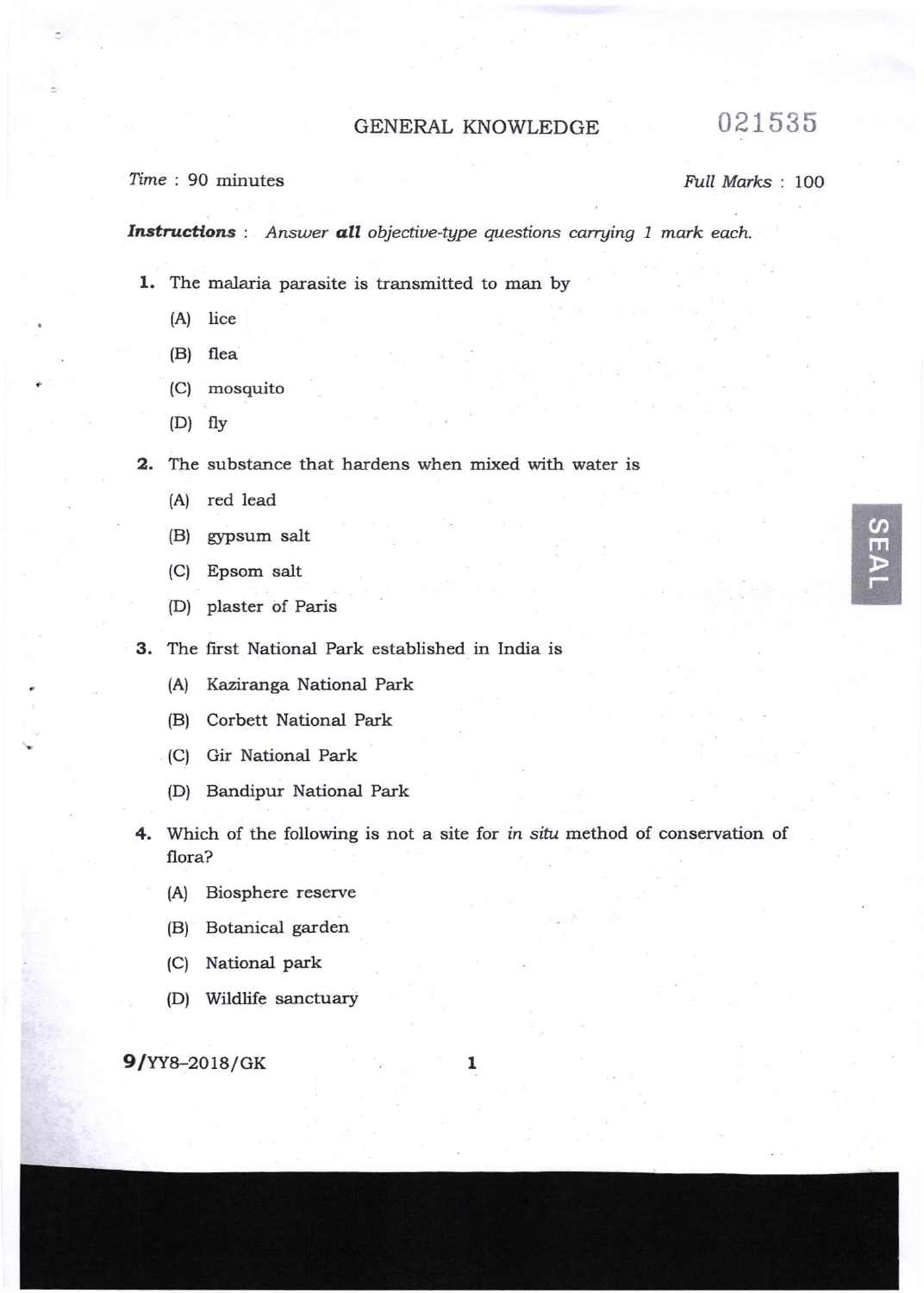- 5. Which of the following Indian States is placed second in the list of forest area?
	- (A) Mizoram
	- (B) Arunachal Pradesh
	- (C) Madhya Pradesh
	- (D) Jammu and Kashmir
- 6. Which one of the following is a greenhouse gas?
	- (A) Methane
	- (B) Nitrogen
	- (C) Hydrogen
	- (D) Oxygen
- 7. Which one of the following National Parks is situated in Uttar Pradesh?
	- (A) Corbett National Park
	- (B) Gir National Park
	- (C) Kaziranga National Park
	- (D) Kanha National Park
- 8. Which one of the following National Parks is situated in Arunachal Pradesh?
	- (A) Gir National Park
	- (B) Corbett National Park
	- (C) Kanha National Park
	- (D) Moulin National Park

 $9/YY8-2018/GK$  2

IP.T.O.

=-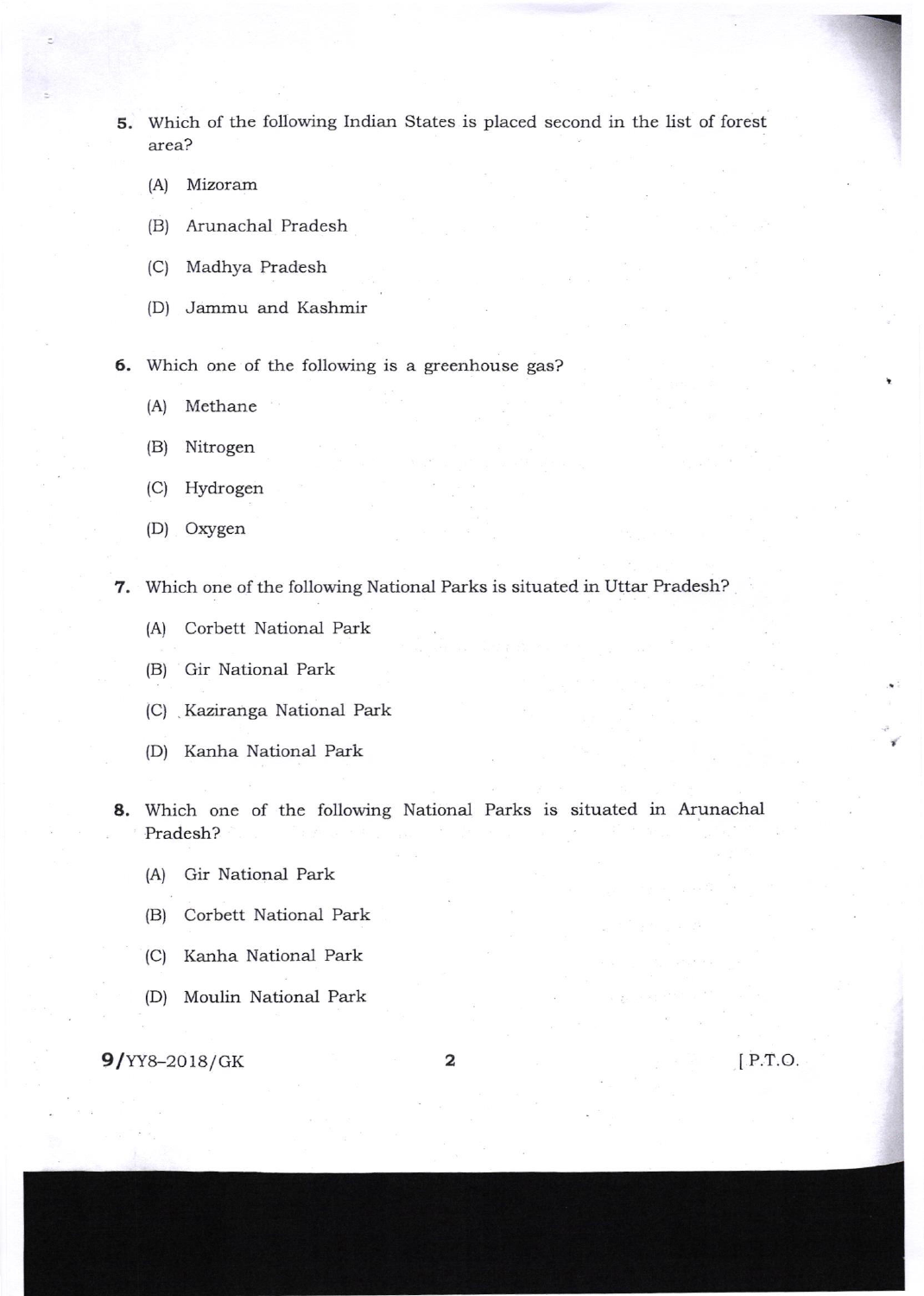9. Which company produced Brazuka, the ball made for the FIFA World Cup, 2Ol4?

- (A) Reebok
- (B) Nike
- (C) Adidas
- (D) Fire sports
- 10. Which bowler bowled the best figure of 7/33 in the Cricket World Cup, 2015?
	- (A) Mitchell Starc
	- (B) Tim Southee
	- (C) Trent Boult
	- (D) Mitchell Marsh

11. Who was the maximum run scorer in the Cricket World Cup, 2015?

- (A) Virat Kohli
- (B) Chris Gayle
- (C) Martin Guptil
- (D) AB de Villiers

12. Which country will host the 2018 Asian Games?

- (A) Indonesia
- (B) Bangladesh
- (C) Sri Lanka
- (D) Thailand

 $9/YY8-2018/GK$  3

무리 나는 나는 말이 나 없어.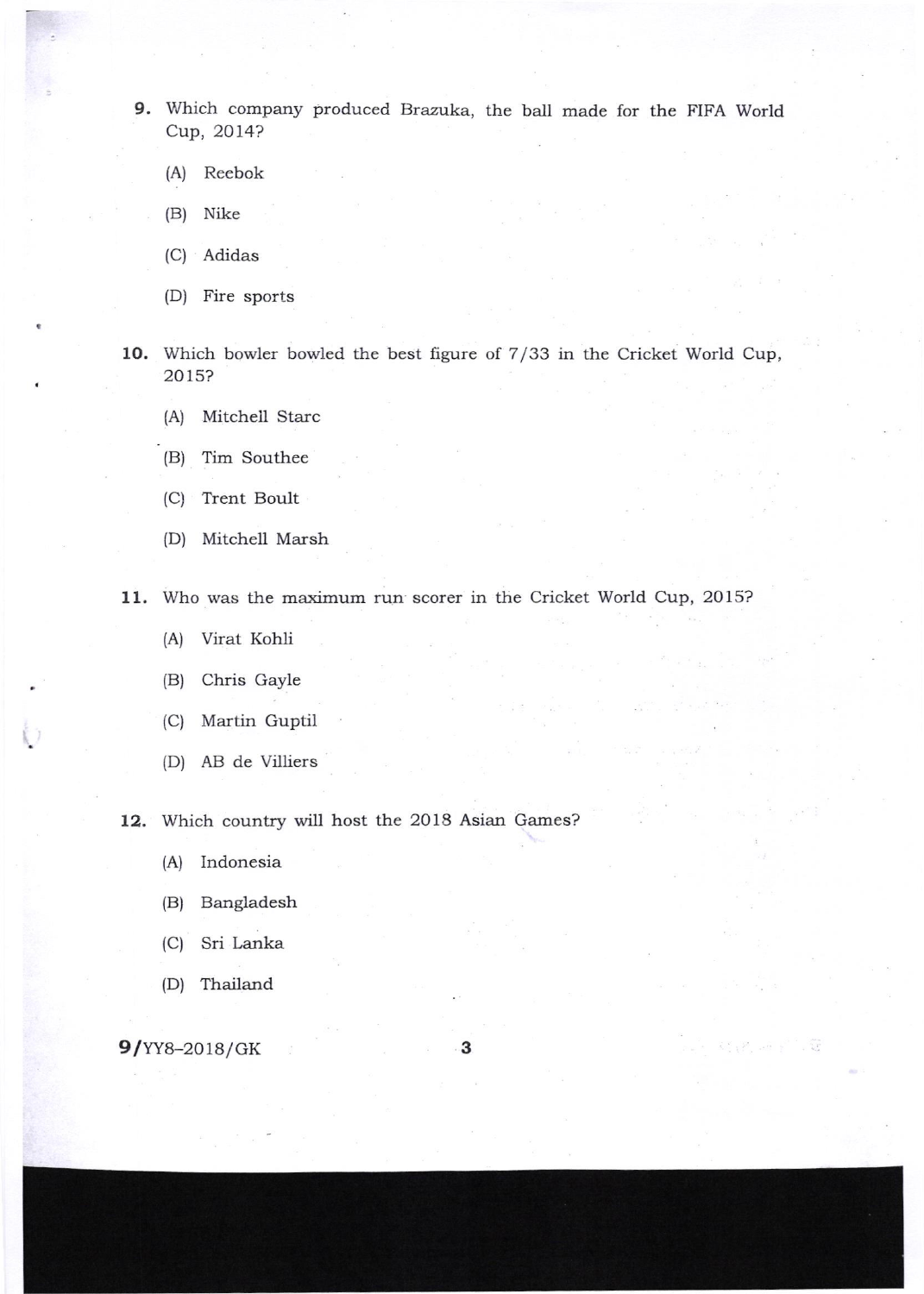13. Which of the following diseases is caused by virus?

- (A) Typhoid
- (B) Tuberculosis
- (C) Malaria
- (D) Smallpox

14. Which of the following is not a part of our solar system?

- (A) Uranus
- (B) Asteroid
- (C) Supernova
- (D) Comet
- 15. Evaporation of water is
	- (A) an endothermic chemical change
	- (B) an endothermic physical change
	- (C) an exothermic physical change
	- (D) an exothermic chemical change

16. A universal blood donor has blood type

- $(A)$  O
- (B) A
- (c) <sup>B</sup>
- (D) AB

 $9/YY8-2018/GK$  4 [P.T.O.